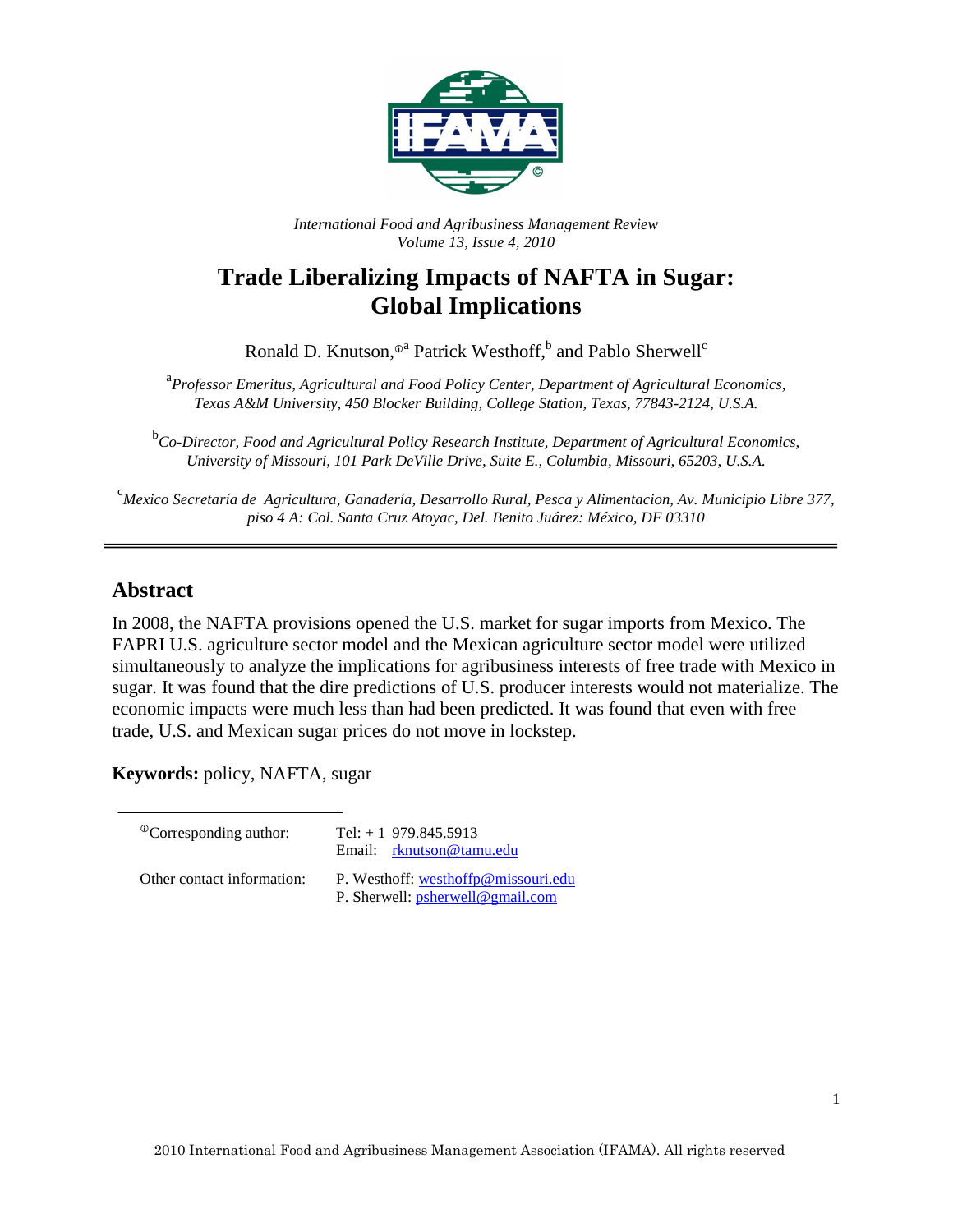## **Problem**

While U.S. consumers traditionally have had a sweet tooth, some chinks may be developing in the armor. Consumption of sugar and high fructose corn syrup (HFCS) peaked at 132 pounds per capita in fiscal year (FY<sup>1</sup>) 1999 but then declined progressively to 117 pounds in FY 2009 an average of 1% per year over the decade (Figure 1). HFCS accounted for most of the decline, with per-capita consumption falling from 65 pounds in FY 1999 to less than 53 pounds in FY 2009.

The changes occurring on the demand side could be dwarfed by those on the supply side. Traditionally, the U.S. sugar industry has been highly protected by policies that restrict imports. Over the last decade, these policies have resulted in an average price of sugar in the U.S. market that was approximately double the world market price (Figure 2). Because of the North American Free Trade Agreement (NAFTA), there are no longer any restrictions on the amount of sugar the United States can import from Mexico. If this results in a sharp increase in U.S. sugar imports, it could transform U.S. sweetener markets.



**Figure 1.** U.S. per-capita consumption of refined sugar and high-fructose corn syrup (HFCS). **Source:** Author calculations based on USDA Economic Research Service data from "Sugar and Sweetener Yearbook Tables," available at http://www.ers.usda.gov/Briefing/Sugar/data.htm#yearbook.

Many expected the NAFTA liberalization of North American sugar markets to result in a surge of exports of Mexican sugar into the United States. Early indications appeared to confirm this view: in the first full year after the final barriers to U.S.-Mexican sugar trade were removed in 2008, Mexican exports of sugar to the United States exploded, more than doubling from the previous record set just one year earlier.<sup>2</sup>

<sup>1</sup> <sup>1</sup> Sugar data are reported here on a fiscal year (FY) basis, where the fiscal year begins on October 1 of the previous

calendar year. FY 2009, for example, extended from October 2008 until September 2009. 2 USDA's January 2010 *World Agricultural Supply and Demand Estimates* reports U.S. imports of Mexican sugar reached 1.4 million short tons in FY 2009, up from 0.7 million tons in FY 2008.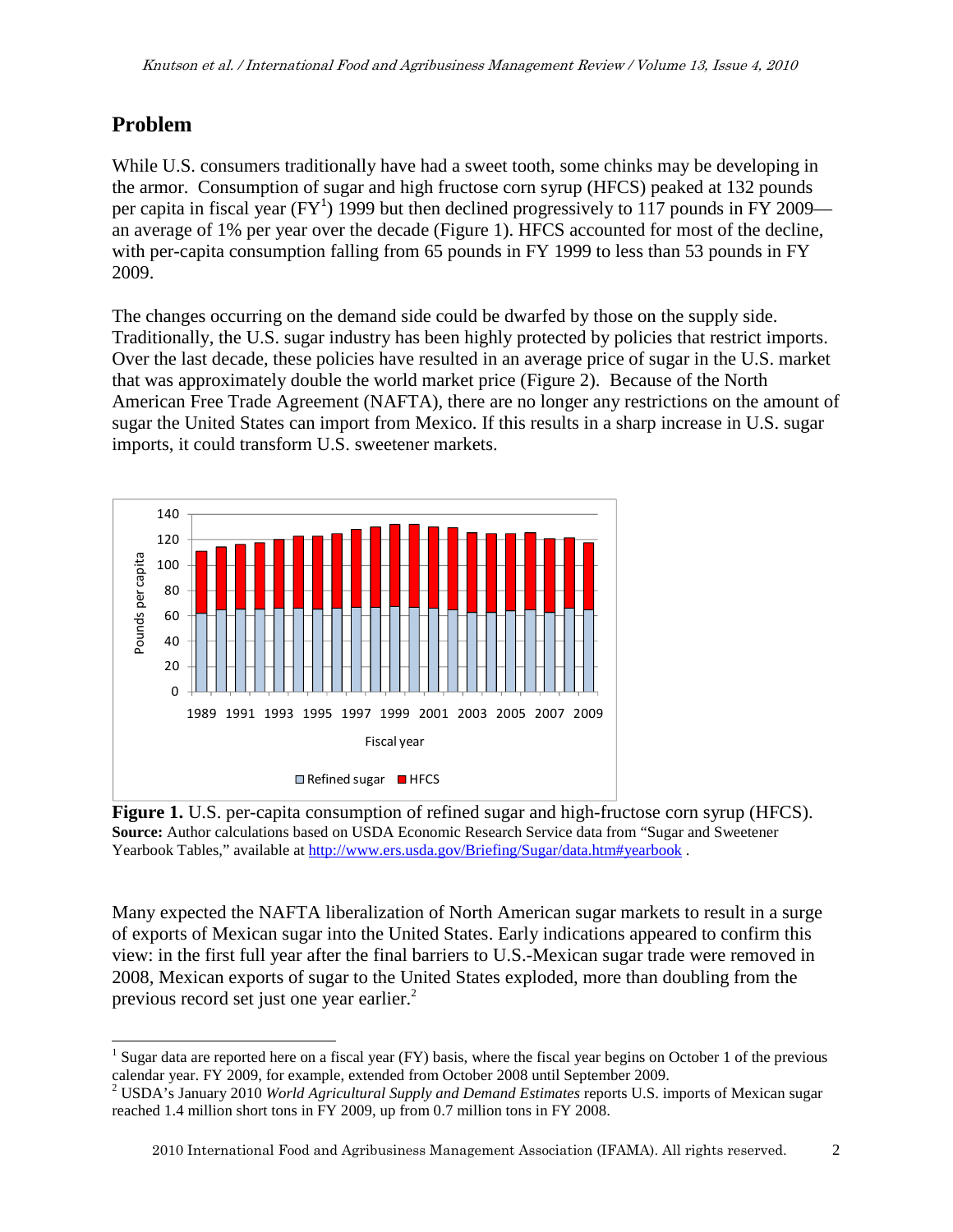



**Source:** USDA Economic Research Service, "Sugar and Sweetener Yearbook Tables," Tables 3 and 4, available at http://www.ers.usda.gov/Briefing/Sugar/data.htm#yearbook.

The story, however, is not so simple. Mexico also has a Tariff Rate Quota (TRQ) designed to keep the price of sugar in Mexico above the level that prevails in world markets. In fact, domestic sugar prices in Mexico are sometimes above those in the United States (Figure 3). However, in FY 2009 there were strong incentives for Mexico to export to the United States as the Mexican refined sugar price fell 7.1 cents per pound below the U.S. price. Mexico increased its exports to the United States in FY 2009 by sharply drawing down sugar stocks built up in previous years. When weather problems reduced the size of the FY 2010 sugar crop in Mexico, tight supplies in the Mexican sugar market caused a dramatic price spike that at least temporarily drove Mexican sugar prices above those in U.S. markets. What will happen next in North American sugar and sweetener markets remains uncertain, and different plausible scenarios have very different implications.



**Figure 3.** U.S. and Mexican refined sugar prices.

**Source:** USDA Economic Research Service, "Sugar and Sweetener Yearbook Tables," Tables 5 and 55, available http://www.ers.usda.gov/Briefing/Sugar/data.htm#yearbook.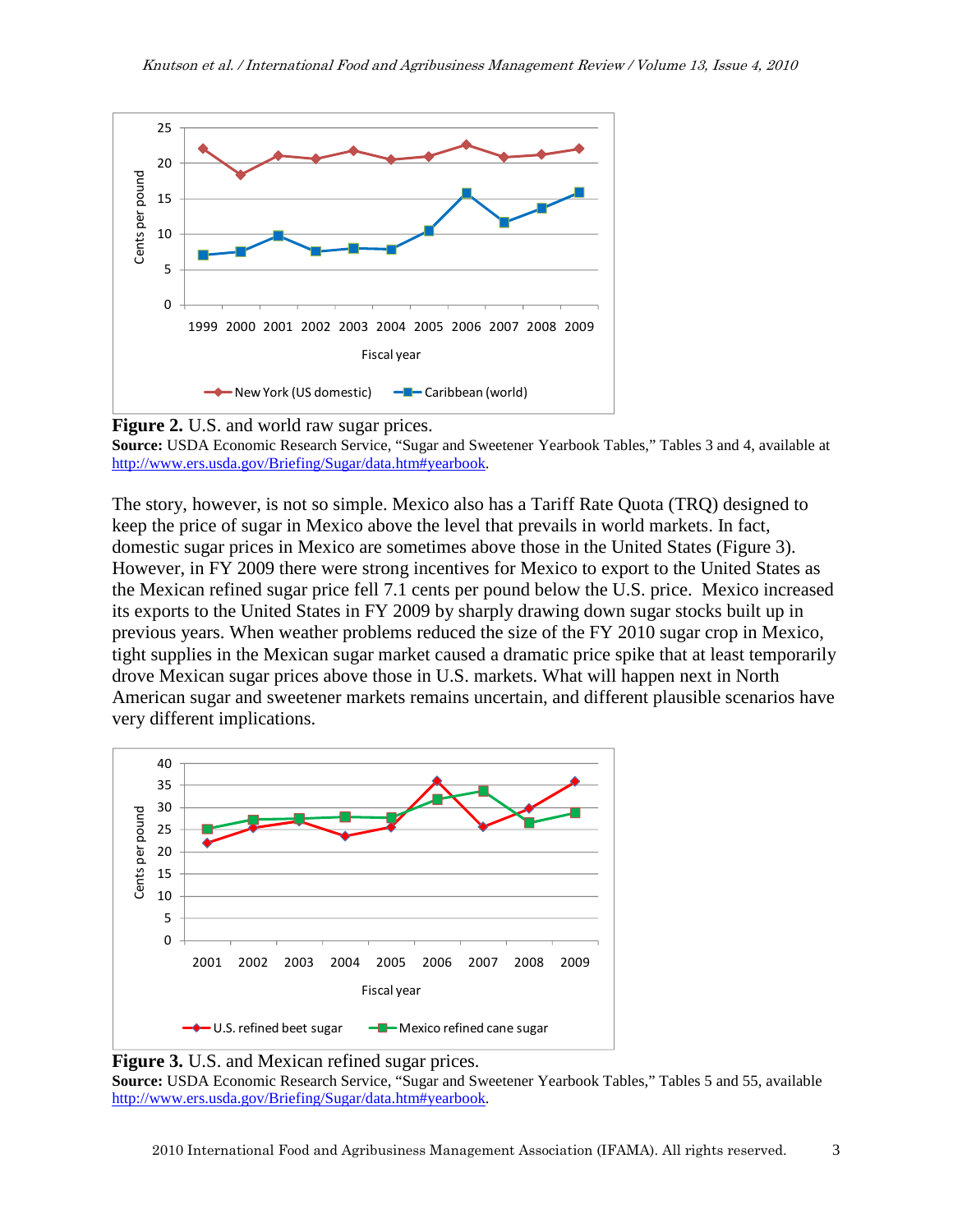Sugar markets also have a number of other features that deviate from free trade ideals. Price supports, TRQs, and state traders are prevalent globally. As a result, the residual world market for sugar has been thin, with relatively small volumes being freely traded outside preferential arrangements. Both the residual market and the TRQ international markets have been dominated by developing countries, often as state refiners and as state traders.

An additional factor influencing the U.S. caloric sweetener supply and demand situation is competition from biofuels. Brazil is the world's largest exporter of sugar, but the country uses most of its sugarcane to produce ethanol, not sugar. While Brazil led the world in the development of ethanol, U.S. ethanol production has surpassed that of Brazil (AFDC). Increased corn demand for ethanol was one of the factors that resulted in a rise in the price of HFCS, a primary U.S. soft drink sweetener.<sup>3</sup> Brazil and the United States also produce biodiesel from soybean oil. Land utilized for sugar production in both Brazil and the United States has had to compete with that utilized to produce corn and soybeans, creating yet another linkage between sweetener and biofuel markets.

## **Objectives**

This paper identifies and weighs the factors affecting the contemporary and future Mexican and U.S. sugar industry. The analysis takes place in a NAFTA open-market environment where sugar competes with HFCS produced from corn and where ethanol production has important direct and indirect effects. The specific objectives of the paper include:

- 1. To evaluate how the changed configuration of demand for sugar and HFCS impacts the U.S. and Mexican agriculture and agribusiness sectors.
- 2. To evaluate the impacts of NAFTA sugar provisions on the Mexican and U.S. sugar supplies.
- 3. To explore the implications of this change in sugar policy for the market for sweeteners, for consumer demand, and for agribusiness firms that utilize sweeteners.

## **Literature Review**

While there have been a number of previous studies of sugar and sweetener policy issues, the interactive impacts of freer trade policies and consumer demand changes have received little empirical analysis. In 1987, Lieu, Schmitz, and Knutson completed an economic welfare analysis of the gainers and losers for the U.S. sugar prices support and production control program with a finding that while the U.S. producers experienced large welfare gains, U.S. consumers were much bigger losers as were producers in other countries. Subsequently, Kennedy and Schmitz used a welfare approach to analyze the U.S. production response options to increased imports of sugar. While the NAFTA opening of the U.S. sugar market and the anticipated drop in U.S.

<sup>1</sup>  $3$  Corn prices also rose from 2005-2008 because of higher energy prices, which increased the cost of fertilizer and fuel, strong global food demand growth, and the weather-induced reductions in grain supplies in major exporting countries, and a range of other factors. Corn prices have since retreated but remain above pre-2007 levels (Westhoff). HFCS prices rose with corn prices but have remained high even as corn prices have declined from their peak levels.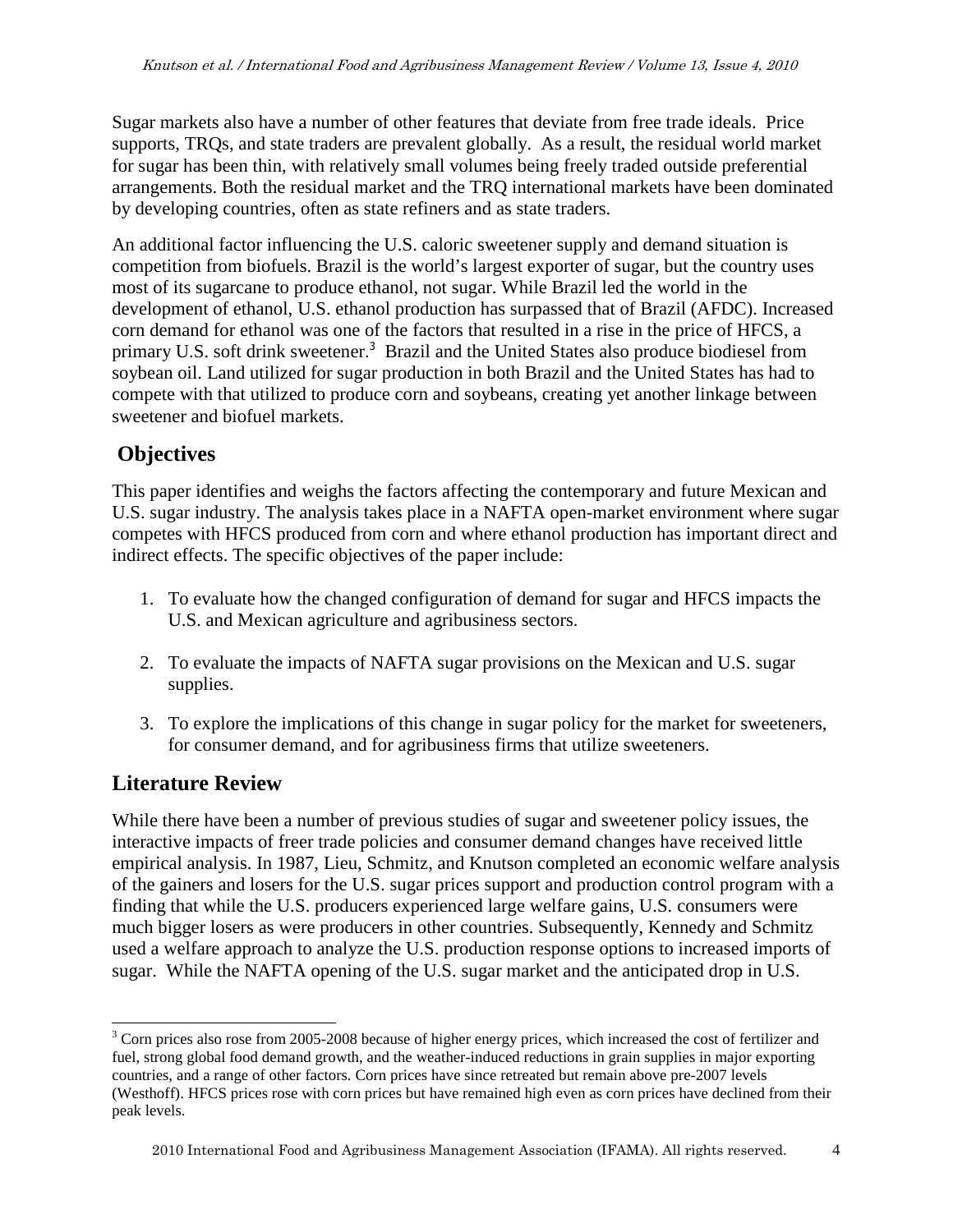sugar prices is mentioned as a justification for the study, most of the attention in this research is given to the impacts of U.S. production control policy options.

Of greater interest to this analysis is a 2008 study by Castillo, Bucaram, and Schmitz, which studied price relationships in the U.S. sugar market. They concluded that the consequence of increases in U.S. corn prices could be to put sugar at a price advantage over HFCS, thus increasing the demand for sugar and reducing the price depressing effects of increased imports from Mexico. Neither of these studies gave attention to limitations on the sugarcane production potential of Mexico, the impacts of open market policies on Mexico, or the policy options available to Mexico, which are a central focus of this analysis.

### **Procedures**

Over the past two years, a Mexican baseline and policy analysis model has been developed as a counterpart to the U.S. model maintained by the Food and Agricultural Policy Research Institute (FAPRI) at the University of Missouri (Meyers et al.). Both models are being utilized to evaluate for U.S. and Mexican policymakers, the impacts of policy changes. Utilizing models simultaneously makes it possible to evaluate effects of free trade in sugar on the U.S. and Mexican producer, agribusiness, and consumer sectors.

The U.S. and Mexican models are directly linked to ensure a consistent set of estimate results for North American markets. This linkage makes it possible to analyze the impacts of economic and policy changes on the agriculture and agribusiness sectors in both countries. Utilizing these models, the impacts of liberalization of sugar trade under NAFTA are analyzed over the next decade, 2010-2019. This analysis simultaneously considers the effects of NAFTA, ethanol, HFCS, and farm policies on the agriculture subsectors related to sweeteners, corn, and ethanol for both countries.

## **Demand and Supply Conditions for Sweeteners**

### *Changes in U.S. Demand for Sweeteners*

U.S. demand for sugar and HFCS has been influenced primarily by the combination of changes in consumer tastes and preferences and changing price relationships. In the past two decades, U.S. sugar consumption has been relatively stable (Haley and Dohlman, Haley, and Jerardo). The big change in U.S. caloric sweetener use is attributable to the 19% drop in per-capita HFCS consumption from FY 1999 to FY 2009. The major user of HFCS is the beverage industry (ERS, Sugar and Sweetener Background). Table 1 suggests that there has been a marked shift in demand from caloric soft drinks, primarily sweetened with HFCS, to bottled water. Part of this shift may represent a change in consumer preferences (Farah and Busby). HFCS has encountered adverse publicity from studies linking HFCS consumption with obesity and other health concerns, as reported widely (e.g., Science Daily) and even dramatized on a recent television sitcom.<sup>4</sup>

<sup>1</sup> <sup>4</sup> Corn prices also rose from 2005-2008 because of higher energy prices, which increased the cost of fertilizer and fuel, strong global food demand growth, and the weather-induced reductions in grain supplies in major exporting countries, and a range of other factors. Corn prices have since retreated but remain above pre-2007 levels (Westhoff). HFCS prices rose with corn prices but have remained high even as corn prices have declined from their peak levels.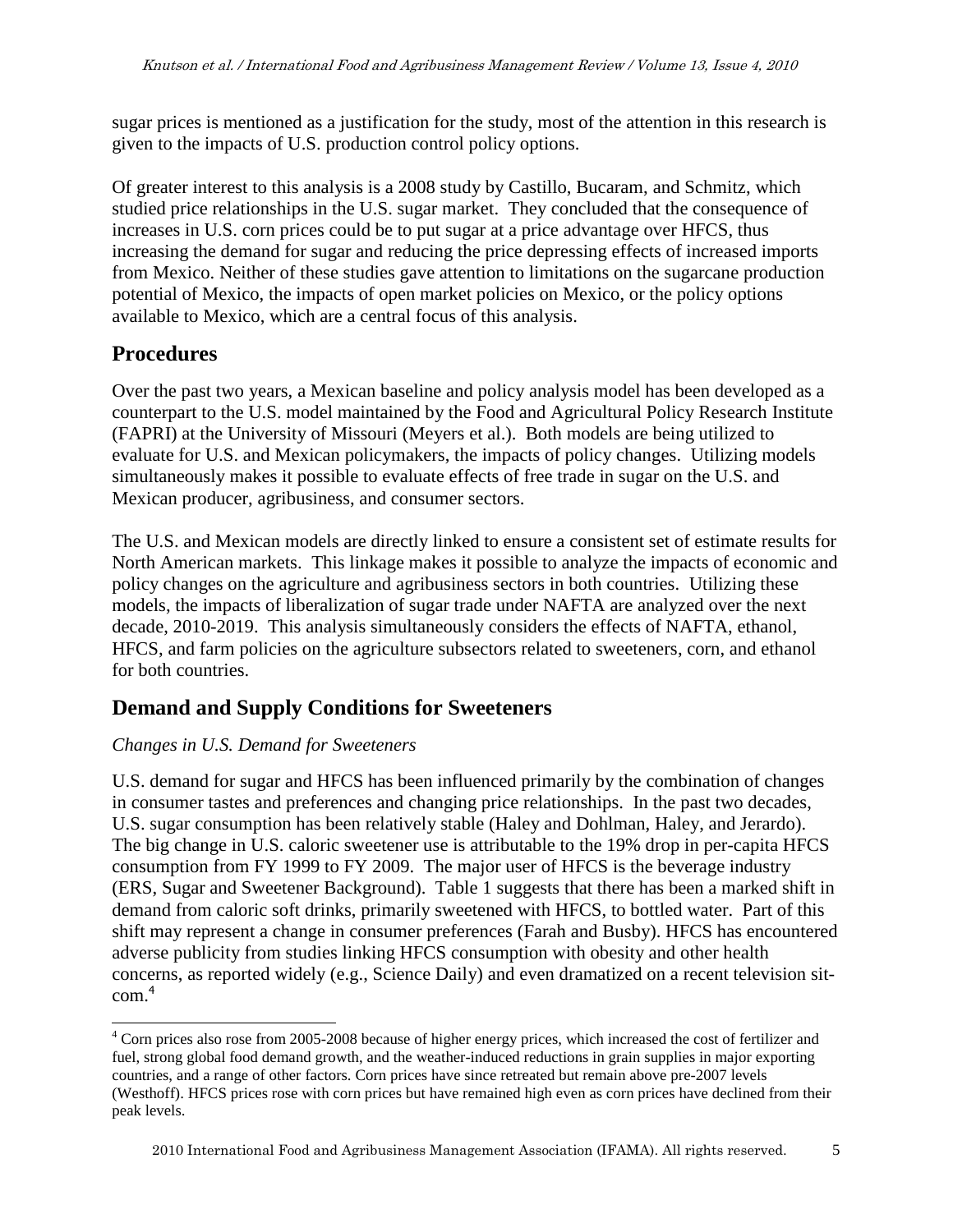|          | <b>Carbonated soft drinks</b> |             |              |             |  |  |  |  |  |  |
|----------|-------------------------------|-------------|--------------|-------------|--|--|--|--|--|--|
| Calendar | <b>Bottled</b>                | Diet        | <i>Other</i> | Total       |  |  |  |  |  |  |
| year     | water                         | soft drinks | soft drinks  | soft drinks |  |  |  |  |  |  |
|          | Gallons                       |             |              |             |  |  |  |  |  |  |
| 1989     | 8.1                           | 13.4        | 33.0         | 46.4        |  |  |  |  |  |  |
| 1990     | 8.8                           | 14.0        | 33.1         | 47.1        |  |  |  |  |  |  |
| 1991     | 8.9                           | 14.1        | 33.1         | 47.3        |  |  |  |  |  |  |
| 1992     | 9.2                           | 13.9        | 33.4         | 47.3        |  |  |  |  |  |  |
| 1993     | 9.9                           | 13.6        | 34.3         | 47.9        |  |  |  |  |  |  |
| 1994     | 10.8                          | 13.8        | 35.6         | 49.4        |  |  |  |  |  |  |
| 1995     | 11.6                          | 13.8        | 36.8         | 50.6        |  |  |  |  |  |  |
| 1996     | 12.4                          | 13.8        | 37.8         | 51.6        |  |  |  |  |  |  |
| 1997     | 13.4                          | 13.6        | 39.1         | 52.7        |  |  |  |  |  |  |
| 1998     | 14.4                          | 13.9        | 39.9         | 53.8        |  |  |  |  |  |  |
| 1999     | 15.8                          | 13.8        | 39.7         | 53.5        |  |  |  |  |  |  |
| 2000     | 16.7                          | 13.8        | 39.4         | 53.2        |  |  |  |  |  |  |
| 2001     | 18.2                          | 13.9        | 39.0         | 52.9        |  |  |  |  |  |  |
| 2002     | 20.1                          | 14.4        | 38.5         | 52.8        |  |  |  |  |  |  |
| 2003     | 21.6                          | 15.1        | 37.5         | 52.6        |  |  |  |  |  |  |
| 2004     | 23.2                          | 15.4        | 37.0         | 52.5        |  |  |  |  |  |  |
| 2005     | 25.5                          | 15.3        | 36.3         | 51.7        |  |  |  |  |  |  |
| 2006     | 27.7                          | 15.2        | 35.4         | 50.6        |  |  |  |  |  |  |
| 2007     | 29.1                          | 14.9        | 33.9         | 48.8        |  |  |  |  |  |  |

**Table 1.** U.S. carbonated soft drink and bottled water consumption per capita by calendar year, 1989-2007.

**Source:** ERS/USDA, Beverage Consumption per capita data set, beverage.xls/.





**Source:** ERS, "Sugar and Sweetener Yearbook Tables," Tables 4, 5, and 9. The HFCS price reported is the spot price for HFCS-42 in Midwest markets.

Relative prices of sugar and HFCS may have also played an important role in the recent decline in HFCS consumption. For many years, HFCS sold at a large discount to sugar, providing a strong incentive for its use in soft drinks and other suitable products. That relationship changed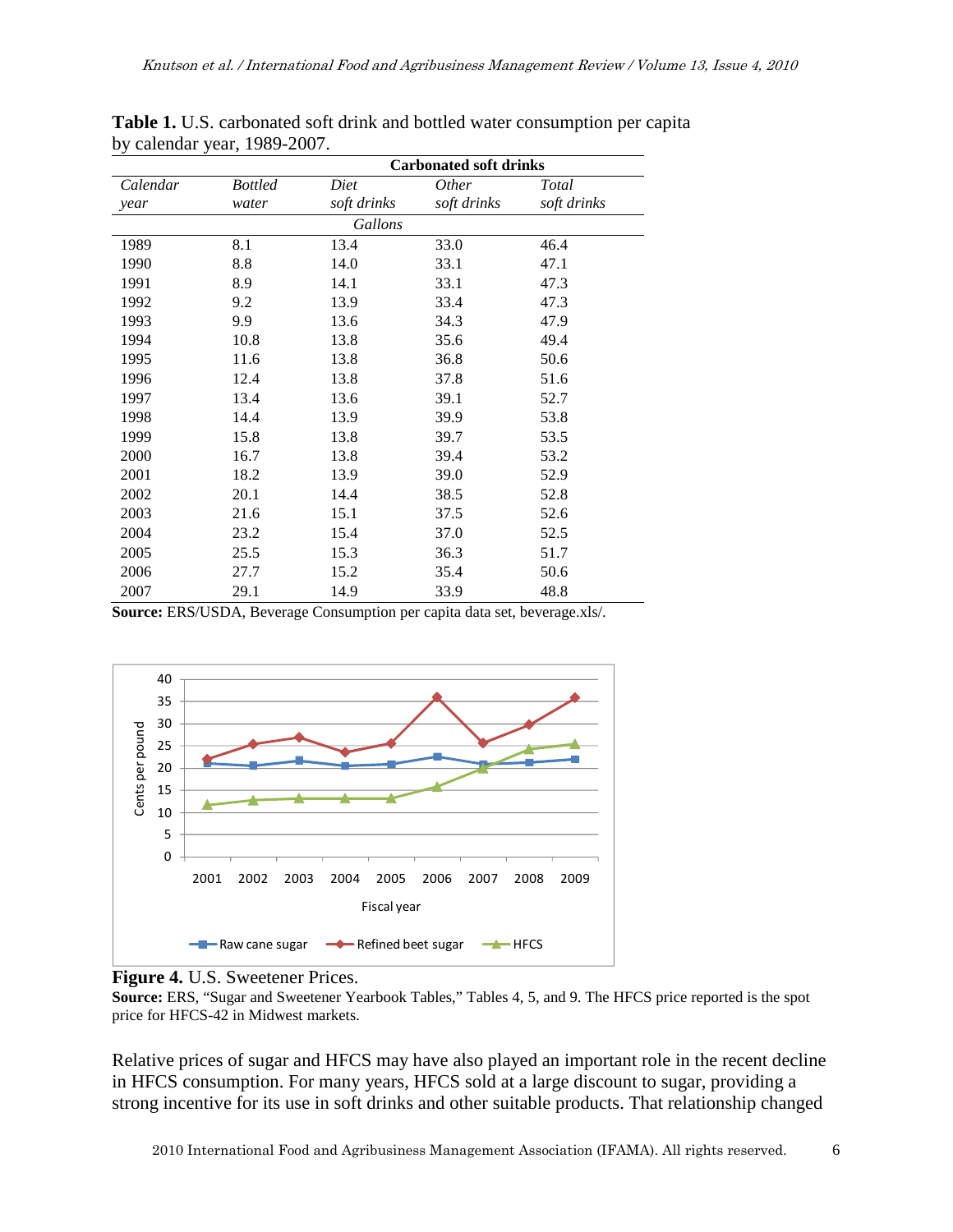dramatically over the last few years. The HFCS price increased by 94% between FY 2005 and FY 2009 and actually exceeded the price for raw cane sugar in FY 2008 and FY 2009 (Figure 4).

#### *Changes in Mexican Demand*

The sugar and HFCS demand patterns in Mexico are quite different than in the United States. While over the period, 2001-2009, total Mexican and U.S. demand for sugar and HFCS were reasonably comparable, Mexican sugar use per capita<sup>5</sup> was two-thirds higher than that of the United States (Table 2). Prior to NAFTA's full implementation, domestic HFCS production in Mexico was hindered by high Mexican corn prices. HFCS imports were long restricted, and a tax was imposed on the use of HFCS in soft drinks.

| <b>Fiscal year</b> | Sugar | <b>HFCS</b> | <b>Sugar and HFCS</b> |
|--------------------|-------|-------------|-----------------------|
|                    |       | Pounds      |                       |
| 2001               | 99.5  | 13.1        | 108.6                 |
| 2002               | 105.8 | 5.7         | 111.5                 |
| 2003               | 105.7 | 2.8         | 108.5                 |
| 2004               | 112.0 | 2.8         | 114.9                 |
| 2005               | 108.6 | 7.4         | 116.0                 |
| 2006               | 112.6 | 13.7        | 126.3                 |
| 2007               | 107.5 | 14.2        | 121.7                 |
| 2008               | 106.3 | 15.7        | 122.0                 |
| 2009               | 102.3 | 13.0        | 115.3                 |
|                    |       |             |                       |

**Table 2.** Mexico sugar and HFCS consumption per capita.

**Source:** Sherwell, Knutson, and Westoff.

-

In spite of these factors inhibiting the industry, Mexican HFCS consumption increased from 2.8 pounds per capita in FY 2003 to 14.2 pounds in FY 2007. Most of the growth, however, was for uses other than carbonated soft drinks, which continued to be sweetened with sugar. With full NAFTA implementation, Mexican HFCS producers now have free access to U.S. corn, and the tax on the use of HFCS in soft drinks was repealed. With the playing field leveled, an important question is whether the Mexican soft drink industry will evolve to rely as heavily on HFCS as its U.S. counterpart.

At least two factors will play a role in determining future use of HFCS by the soft drink industry. First, it is often asserted that Mexican consumers have a strong taste preference for sugar rather than HFCS, so soft drink producers may be reluctant to take a step that could alienate consumers. Second, as noted by Castillo, Bucaram, and Schmitz, the relative prices of sugar and HFCS in the Mexican market will also clearly play an important role.

Another important dimension of demand for Mexican sugar is the export market. Prior to 2008, Mexican exports of sugar to the United States were limited by a TRQ. In 2008, NAFTA provisions removed all restrictions on Mexican sugar exports to the United States. Due to high

<sup>&</sup>lt;sup>5</sup> In contrast with the United States where most consumption is refined sugar, most sugar consumed in Mexico is *"*standard" sugar, with about 96 degrees of polarization, while refined sugar has 99 degrees. Mexico exports both standard and refined sugar.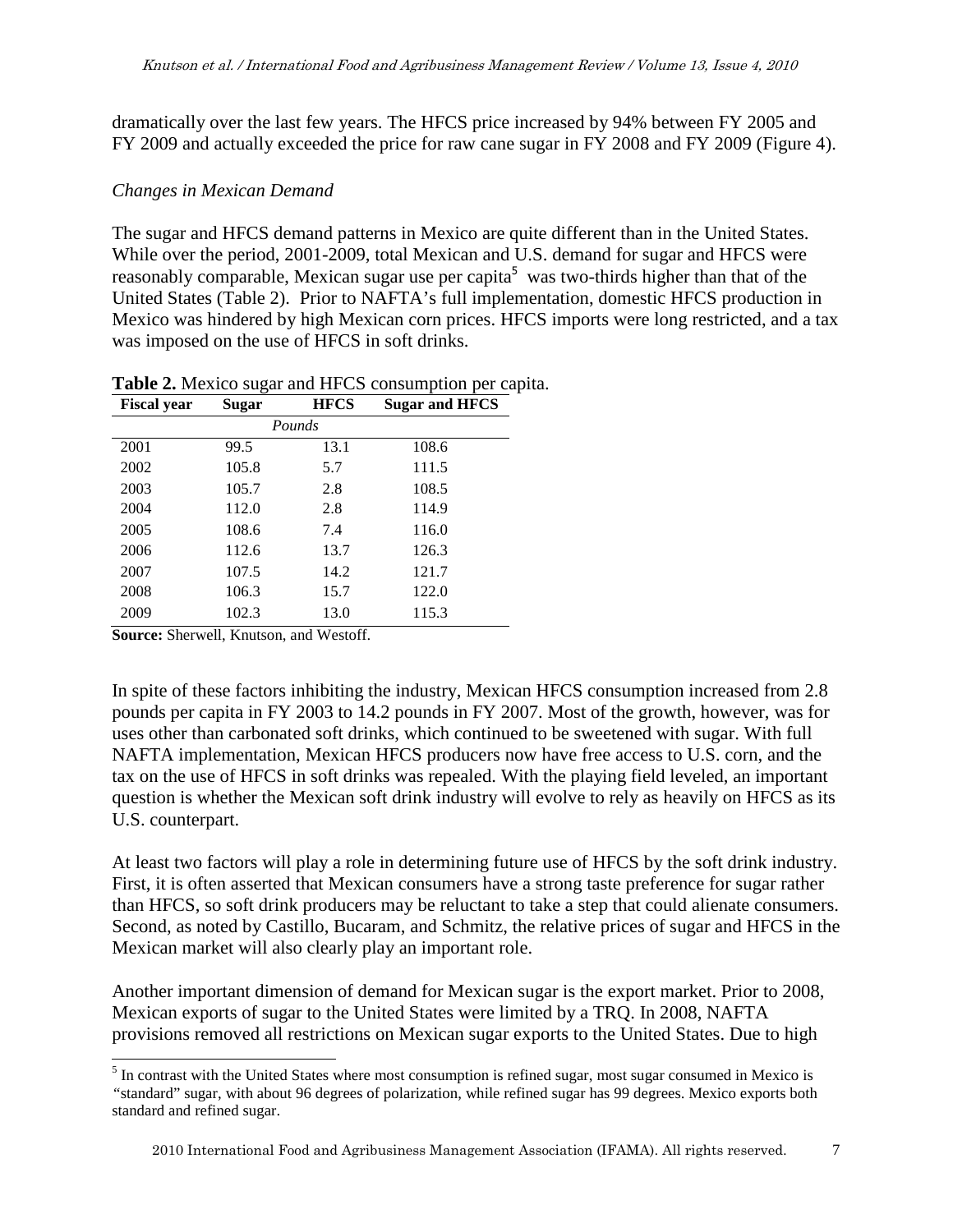stocks and low sugar prices relative to U.S. prices, Mexican sugar refiners took advantage of this policy change by sharply increasing exports (Table 3). Mexico's exports to the United States increased from 118,000 tons in FY 2007 to 694,000 tons in FY 2008 and 1.402 million tons in FY 2009. This increase in export demand drew down stocks and caused Mexican sugar prices to rise sharply in 2009. Coupled with a weather-reduced sugar crop in 2009, Mexico was forced to increase its TRQ and import more sugar to address the serious shortage in the domestic market.

|                |                     | <b>United States</b> |                  | <b>Mexico</b>       |                  |                  |
|----------------|---------------------|----------------------|------------------|---------------------|------------------|------------------|
| Fiscal<br>year | Sugar<br>production | Sugar<br>imports     | Sugar<br>exports | Sugar<br>production | Sugar<br>imports | Sugar<br>exports |
|                |                     |                      | 1000 Short tons  |                     |                  |                  |
| 2005           | 7.877               | 2,100                | 259              | 5,813               | 132              | 276              |
| 2006           | 7,399               | 3,443                | 203              | 5,813               | 629              | 247              |
| 2007           | 8,446               | 2,080                | 422              | 5,846               | 130              | 487              |
| 2008           | 8,152               | 2,620                | 203              | 6,081               | 694              | 237              |
| 2009           | 7,484               | 3,082                | 137              | 5,470               | 1,402            | 607              |

#### **Table 3.** U.S. and Mexican sugar production, exports, and imports.

### *Changes in U.S. Sugar Supplies*

U.S. sugar production fell in FY 2006, partially because of the damage caused by Hurricane Katrina, which occurred in August 2005. Recovery of the Louisiana sugar cane industry and record sugar beet yields in the Plains resulted in a sharp recovery in production in FY 2007. U.S. cane sugar production was fairly steady from FY 2007 to FY 2009, at about 3.4 million short tons each year, and preliminary estimates suggest the FY 2010 crop will be about the same.

In contrast, beet sugar production has been quite variable in recent years. Strong returns to competing crops, rising sugar beet production costs, and other factors led to a 23% reduction in the area planted to sugar beets between FY 2007 and FY 2009. This contributed to a significant reduction in U.S. sugar production in FY 2009, but domestic market prices were somewhat restrained by the surge in imports from Mexico.

In FY 2010, there has been some recovery in U.S. beet sugar production, but reduced sugar imports from Mexico have led to a very tight market and a sharp increase in U.S. sugar prices. World sugar prices have set record highs this year, not so much because of developments in North America, but because of a very poor crop in India and a Brazilian crop that also fell short of expectations. For the first time in decades, world sugar prices have actually risen above the levels at which the U.S. government supports the domestic market price, making it difficult to relieve the pressure on the domestic market by opening the U.S. market to third-country imports.

### *Changes in Mexican Sugar Supplies*

The Mexican sugarcane crop was adversely affected by poor weather conditions in both FY 2009 and FY 2010. Large carry-in stocks from FY 2008, however, meant that total sugar supplies in Mexico in FY 2009 were adequate to allow the country to export record amounts of sugar to the United States. Without the buffer provided by large stocks, the poor FY 2010 crop led to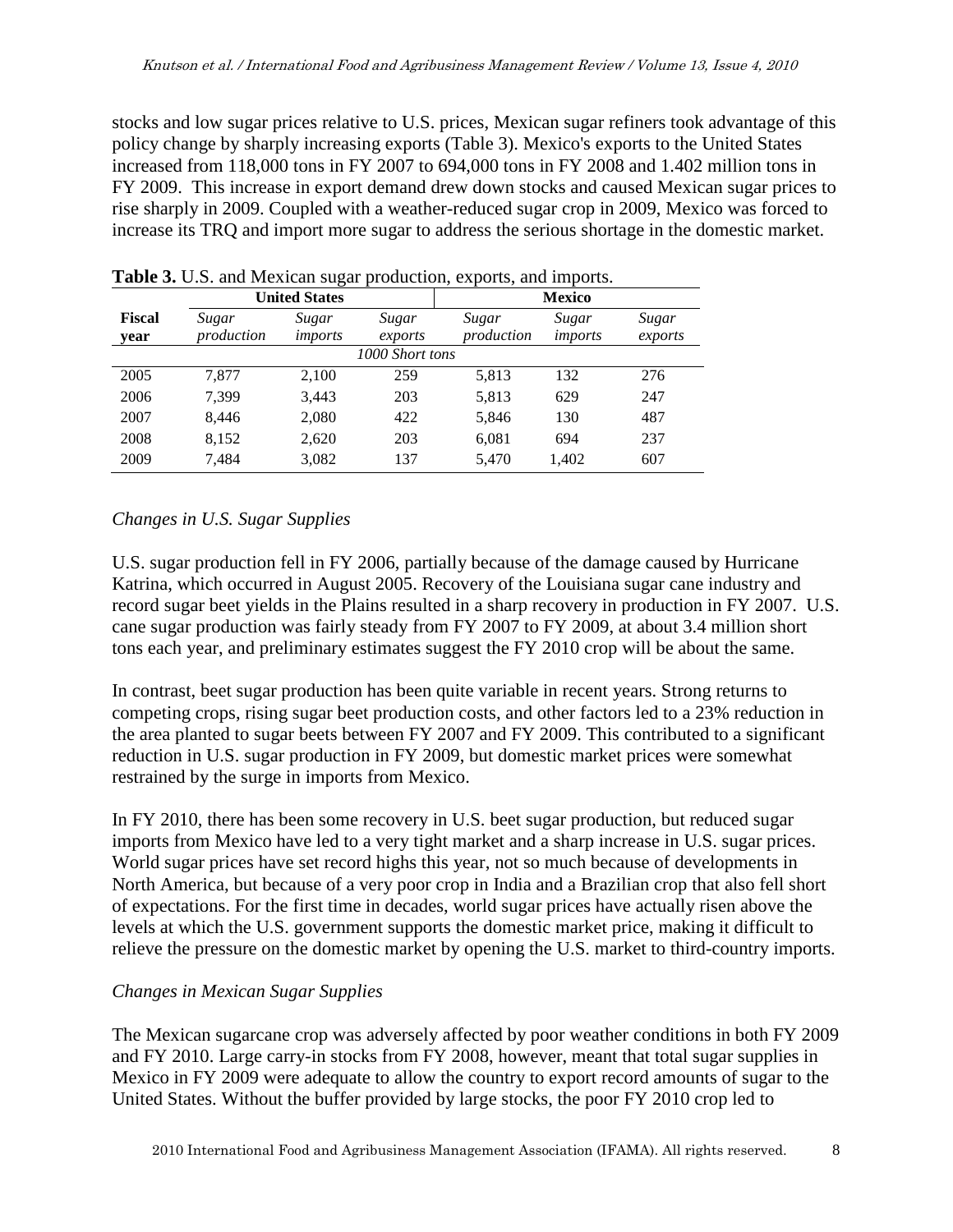incredibly sharp increases in domestic sugar prices in Mexico. For example, the price of standard sugar in Mexico rose from 17 cents per pound in February 2009 to almost 45 cents per pound in September 2009 (ERS Sugar and Sweetener Yearbook, Table 54). As a result, Mexican sugar was no longer very attractive to U.S. buyers, although sugar that was under contract continued to be delivered.

## **U.S. and Mexican Baseline**

The U.S. and Mexican baselines were developed using FAPRI's U.S. baseline model (FAPRI), which has a 25-year history of development and enhancement. Following its development, FAPRI's 2010 baseline was peer reviewed by USDA, Congressional Budget Office, and industry analysts with adjustments considered to be justified. The Mexican baseline model (Sherwell, Westhoff, and Knutson), was first developed and utilized in 2008. The Mexican model was substantially modified in 2009 to better reflect domestic and trade policies. Special attention was given to improving and updating the sugar model. It was peer reviewed by SAGARPA and industry analysts.

### *U.S. Baseline*

The 2010 baseline reflects a substantially different agricultural economic situation than has existed over much of the period since World War II. In short, higher grain prices than pre-2007 levels increase HFCS prices and competition for land. While it is easy to oversimplify, higher grain prices reflect both increased costs of production due mainly to higher energy prices and increased use of corn for ethanol production. Both economic and political conditions foretell little likelihood of a relaxation of these pressures on grain prices.

The 2010 sugar baseline reflects the fact that production expenses have increased dramatically with 40-60% increases in expenses for seed, pesticides, and fertilizer. Although the figures are uncertain (USDA only publishes sugar beet expenses), the 2010-2019 baseline shows lower average net returns per acre to both sugar beets and sugar cane than the 2005-2008 average. Sugar prices at historical norms (23 cents per pound) would result in even lower levels of U.S. sugar production, as some producers could not cover costs or would find other crops more attractive. Even at relatively high current prices, U.S. sugar beet acreage is far below pre-2007 levels. Likewise, HFCS prices are above pre-2007 levels, which are projected to continue. While the U.S. sugar market continues to be politically managed, in this environment there is no reason to anticipate that USDA sugar program managers would take action to run prices at below 23 cents per pound. The 2008 farm bill requires, except in time of shortage, that non-NAFTA imports are maintained at the WTO-required levels, which makes it more difficult for USDA to manage the price of sugar.

In FY 2010, tight U.S. sugar supplies have led to record high prices in the domestic market. While these high prices are viewed as an anomaly, they provide an incentive to cane and beet producers to increase the area they devote to sugar production this year, which should lead to a larger U.S. sugar crop in FY 2011 (Table 4). Baseline sugar acreage is projected to be fairly stable in later years, but yields increase in line with past trends to result in modest growth in U.S. sugar production.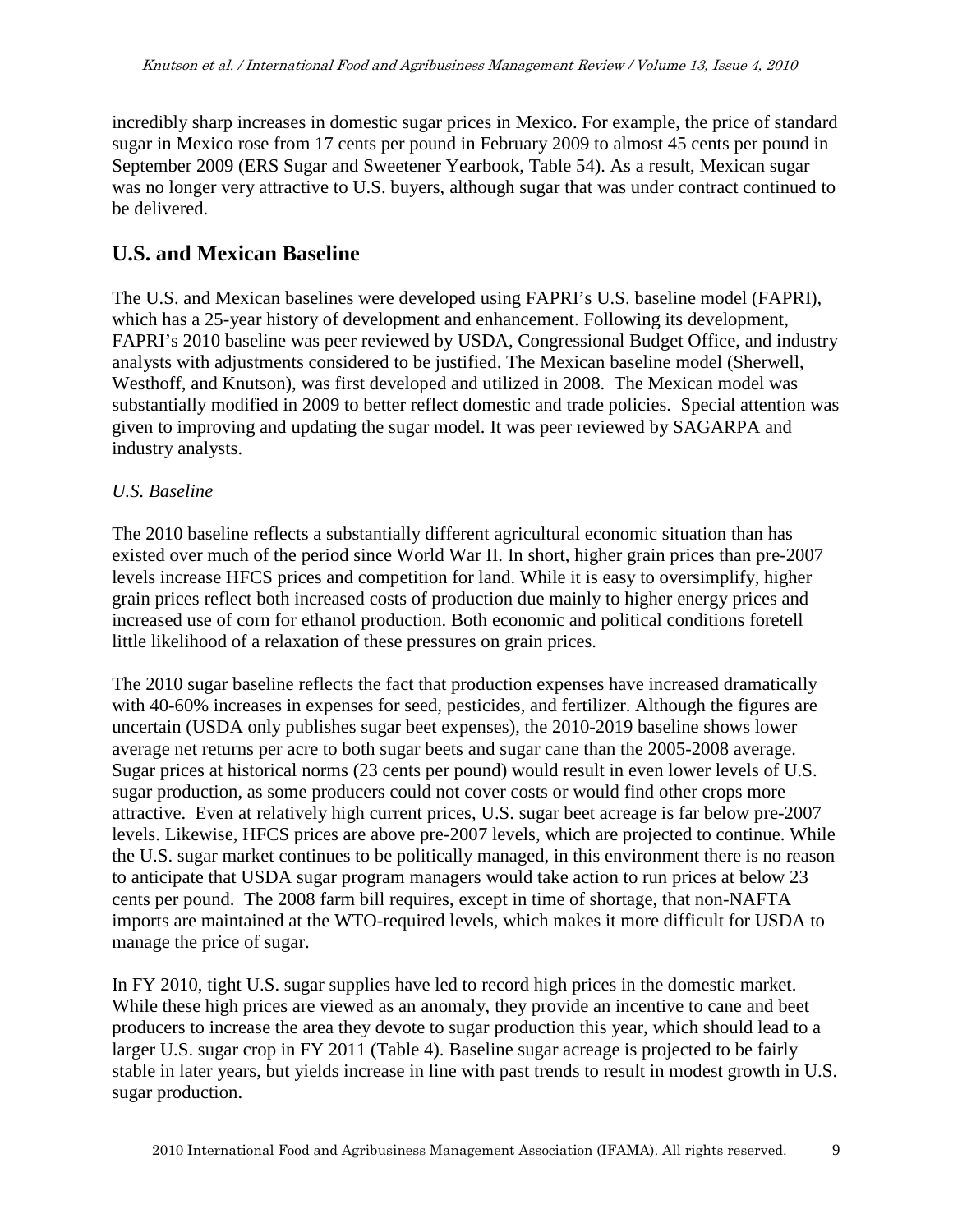| $\frac{1}{2}$ $\frac{1}{2}$ $\frac{1}{2}$ $\frac{1}{2}$ $\frac{1}{2}$ $\frac{1}{2}$ $\frac{1}{2}$ $\frac{1}{2}$ $\frac{1}{2}$ $\frac{1}{2}$ $\frac{1}{2}$ $\frac{1}{2}$ $\frac{1}{2}$ $\frac{1}{2}$ $\frac{1}{2}$ $\frac{1}{2}$ $\frac{1}{2}$ $\frac{1}{2}$ $\frac{1}{2}$ $\frac{1}{2}$ $\frac{1}{2}$ $\frac{1}{2}$ |        |        |        | attimention, and prices. Susefully |                                  |        |        |        |        |        |
|---------------------------------------------------------------------------------------------------------------------------------------------------------------------------------------------------------------------------------------------------------------------------------------------------------------------|--------|--------|--------|------------------------------------|----------------------------------|--------|--------|--------|--------|--------|
| <b>Fiscal year</b>                                                                                                                                                                                                                                                                                                  | 2010   | 2011   | 2012   | 2013                               | 2014                             | 2015   | 2016   | 2017   | 2018   | 2019   |
| <b>Area harvested</b>                                                                                                                                                                                                                                                                                               |        |        |        |                                    | (Thousand acres)                 |        |        |        |        |        |
| Sugarcane                                                                                                                                                                                                                                                                                                           | 821    | 857    | 866    | 844                                | 842                              | 842    | 841    | 839    | 835    | 832    |
| Sugar beets                                                                                                                                                                                                                                                                                                         | 1,145  | 1,315  | 1,205  | 1,183                              | 1.190                            | 1,195  | 1,201  | 1,197  | 1,196  | 1,197  |
| Sugar supply and use                                                                                                                                                                                                                                                                                                |        |        |        |                                    | (Thousand short tons, raw value) |        |        |        |        |        |
| Production                                                                                                                                                                                                                                                                                                          | 7,837  | 8,913  | 8,611  | 8,541                              | 8,681                            | 8,831  | 8,985  | 9,084  | 9,192  | 9,316  |
| Imports                                                                                                                                                                                                                                                                                                             | 2,157  | 2,067  | 2,144  | 2,136                              | 2,118                            | 2,094  | 2,062  | 2,030  | 2,000  | 1,964  |
| (from Mexico)                                                                                                                                                                                                                                                                                                       | 340    | 550    | 625    | 615                                | 594                              | 568    | 534    | 499    | 467    | 428    |
| Domestic use                                                                                                                                                                                                                                                                                                        | 10,293 | 10,401 | 10.544 | 10,532                             | 10,616                           | 10,749 | 10,859 | 10,923 | 11,004 | 11,096 |
| <b>Exports</b>                                                                                                                                                                                                                                                                                                      | 168    | 161    | 161    | 161                                | 160                              | 160    | 160    | 161    | 160    | 160    |
| Ending stocks                                                                                                                                                                                                                                                                                                       | 984    | 1,403  | 1,453  | 1,437                              | 1,459                            | 1,475  | 1,503  | 1,534  | 1,562  | 1,585  |
| <b>HFCS</b> supply and use                                                                                                                                                                                                                                                                                          |        |        |        |                                    | (Thousand short tons)            |        |        |        |        |        |
| Production                                                                                                                                                                                                                                                                                                          | 8,790  | 8,790  | 8,834  | 8,969                              | 9,058                            | 9,117  | 9,152  | 9,202  | 9,249  | 9,303  |
| Domestic use                                                                                                                                                                                                                                                                                                        | 8,232  | 8,116  | 8,078  | 8,127                              | 8,141                            | 8,142  | 8,128  | 8,135  | 8,139  | 8,151  |
| Net exports                                                                                                                                                                                                                                                                                                         | 558    | 675    | 756    | 842                                | 917                              | 975    | 1,025  | 1,067  | 1,110  | 1,153  |
| Per-capita consumption                                                                                                                                                                                                                                                                                              |        |        |        |                                    | (Pounds)                         |        |        |        |        |        |
| Refined sugar                                                                                                                                                                                                                                                                                                       | 61.9   | 62.0   | 62.2   | 61.6                               | 61.4                             | 61.6   | 61.7   | 61.4   | 61.3   | 61.2   |
| <b>HFCS</b>                                                                                                                                                                                                                                                                                                         | 53.0   | 51.7   | 51.0   | 50.8                               | 50.4                             | 49.9   | 49.4   | 48.9   | 48.5   | 48.1   |
| Sum                                                                                                                                                                                                                                                                                                                 | 114.9  | 113.7  | 113.2  | 112.4                              | 111.9                            | 111.5  | 111.0  | 110.4  | 109.8  | 109.3  |
| <b>Prices</b>                                                                                                                                                                                                                                                                                                       |        |        |        |                                    | (Cents per pound)                |        |        |        |        |        |
| Raw cane sugar                                                                                                                                                                                                                                                                                                      | 31.1   | 26.5   | 25.7   | 26.3                               | 26.5                             | 26.8   | 26.9   | 26.9   | 27.0   | 27.1   |
| Refined beet sugar                                                                                                                                                                                                                                                                                                  | 45.3   | 35.0   | 33.8   | 34.6                               | 34.8                             | 35.2   | 35.3   | 35.2   | 35.3   | 35.4   |
| <b>HFCS</b>                                                                                                                                                                                                                                                                                                         | 26.3   | 25.2   | 25.5   | 25.9                               | 26.2                             | 26.7   | 27.1   | 27.1   | 27.3   | 27.4   |

**Table 4.** U.S. sweetener supply, utilization, and prices: baseline projections.

**Source:** Author estimates using the FAPRI U.S. model and the Sherwell, Westhoff, and Knutson Mexico model.

Refined sugar consumption per capita projections remain around 61-62 pounds per capita over the next decade. Consistent with recent trends, HFCS consumption projections fall from 53 pounds per capita in FY 2010 to 48 pounds per capita in FY 2019.

U.S. sugar imports remain relatively stable at about 2 million tons per year. Imports from countries other than Mexico are largely determined by the TRQ and other special programs. The baseline assumes the TRQ is increased slightly in FY 2010 to slightly alleviate the current tight supply situation but then is set at the minimum level permitted under international trade agreements in subsequent years.

Baseline U.S. sugar prices retreat from the current peak in FY 2011 but remain slightly above the levels that prevailed prior to FY 2010. This result is contingent on competing crop prices that remain above the historic norm because of continued growth in biofuel production, the assumed recovery of the world economy, and oil prices that slowly increase over time. After having a price advantage relative to sugar in FY 2010, HFCS prices are projected to be generally near prices for raw cane sugar in FY 2011 and beyond.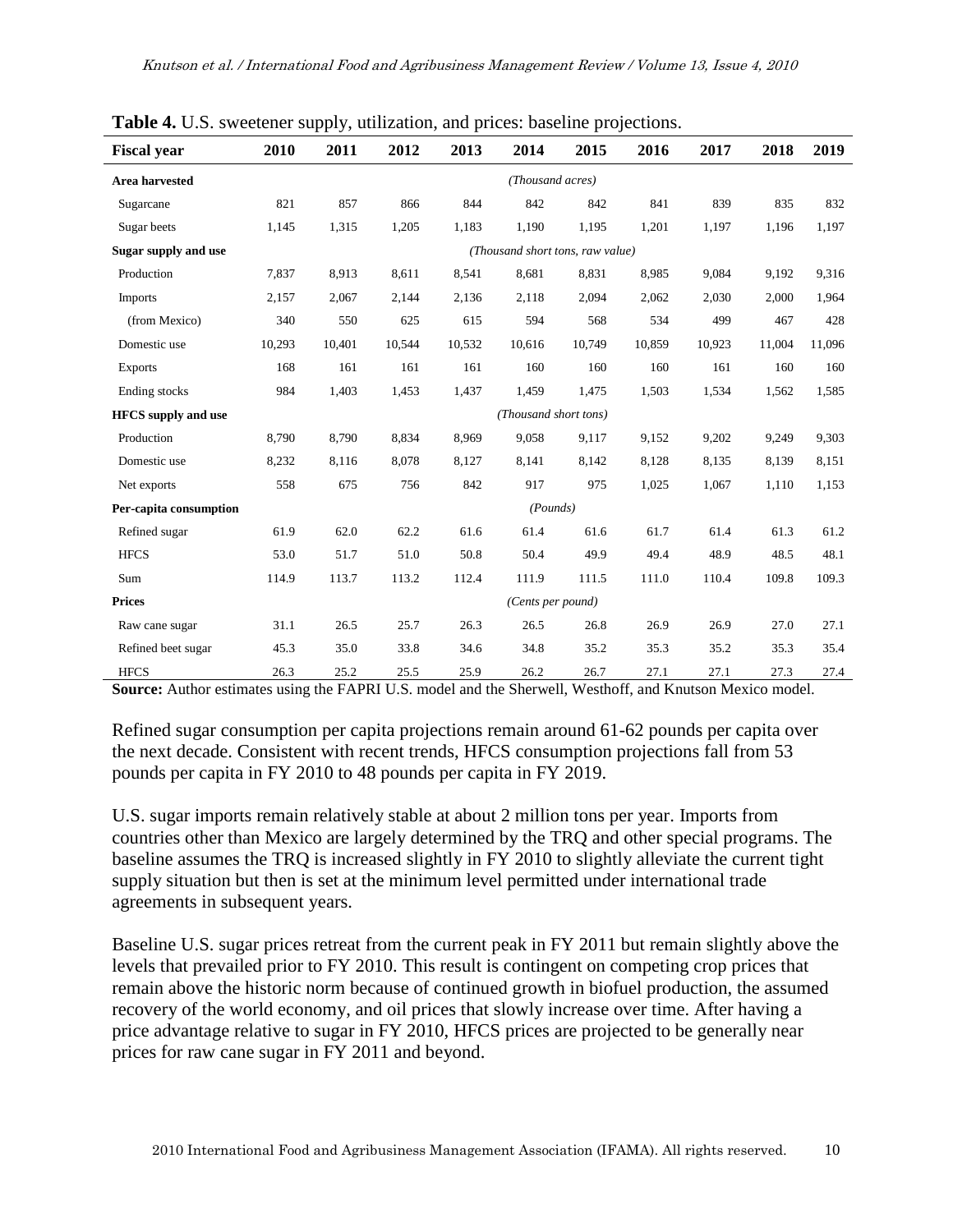### *Mexican Baseline*

Poor weather reduced the Mexican sugar crop in both FY 2009 and FY 2010. If growing conditions return to normal, current high prices should provide an incentive for increased Mexican sugar production in FY 2011 (Table 5). The area devoted to sugar production in Mexico is projected to remain fairly steady in later years so production only increases with very modest growth in yields.

Mexican sugar consumption is constrained in FY 2010 by high prices, substitution of non-caloric sweeteners, and the weak economy. If greater supplies result in lower prices, Mexican sugar consumption could rebound in FY 2011. Total sweetener consumption per capita could increase from 118 pounds per capita in FY 2011 to 128 pounds in FY 2019, a rate of growth consistent with that observed in recent years. Most of the growth after FY 2011 would likely occur in HFCS consumption, which is assumed to modestly increase its share of the soft drink market.

| <b>Fiscal year</b>         | 2010                   | 2011  | 2012  | 2013  | 2014     | 2015              | 2016  | 2017  | 2018  | 2019  |
|----------------------------|------------------------|-------|-------|-------|----------|-------------------|-------|-------|-------|-------|
| <b>Area harvested</b>      | (Thousand hectares)    |       |       |       |          |                   |       |       |       |       |
| Sugarcane                  | 667                    | 696   | 699   | 700   | 701      | 702               | 702   | 702   | 702   | 702   |
| Sugar supply and use       | (Thousand metric tons) |       |       |       |          |                   |       |       |       |       |
| Production                 | 4.974                  | 5,349 | 5,274 | 5,302 | 5,326    | 5,352             | 5,373 | 5,389 | 5,407 | 5,425 |
| Imports                    | 511                    | 442   | 438   | 439   | 440      | 442               | 443   | 445   | 446   | 448   |
| Domestic use               | 4,819                  | 5,014 | 5,072 | 5,123 | 5,174    | 5,222             | 5,273 | 5,325 | 5,374 | 5,423 |
| <b>Exports</b>             | 309                    | 500   | 567   | 558   | 539      | 516               | 485   | 454   | 424   | 390   |
| (to the U.S.)              | 309                    | 499   | 567   | 558   | 539      | 515               | 484   | 453   | 424   | 389   |
| Ending stocks              | 889                    | 1,111 | 1,129 | 1,133 | 1,131    | 1,131             | 1,135 | 1,135 | 1,135 | 1,140 |
| Residual                   | 55                     | 55    | 55    | 55    | 55       | 55                | 55    | 55    | 55    | 55    |
| <b>HFCS</b> supply and use |                        |       |       |       |          |                   |       |       |       |       |
| Production                 | 335                    | 331   | 330   | 332   | 335      | 338               | 342   | 344   | 347   | 349   |
| Domestic use               | 782                    | 887   | 961   | 1,041 | 1,111    | 1,168             | 1,217 | 1,258 | 1,299 | 1,341 |
| Net imports                | 447                    | 556   | 631   | 709   | 777      | 830               | 875   | 914   | 953   | 992   |
| Per-capita consumption     |                        |       |       |       | (Founds) |                   |       |       |       |       |
| Refined sugar              | 98.0                   | 101.2 | 101.6 | 101.9 | 102.2    | 102.5             | 102.8 | 103.2 | 103.5 | 103.9 |
| <b>HFCS</b>                | 15.4                   | 17.2  | 18.5  | 19.8  | 20.9     | 21.8              | 22.4  | 23.0  | 23.5  | 24.0  |
| Sum                        | 113.4                  | 118.4 | 120.1 | 121.7 | 123.1    | 124.3             | 125.3 | 126.2 | 127.0 | 127.9 |
| <b>Prices</b>              |                        |       |       |       |          | (Cents per pound) |       |       |       |       |
| Standard sugar             | 38.6                   | 29.4  | 29.6  | 29.9  | 30.5     | 30.8              | 31.0  | 31.2  | 31.6  | 31.6  |
| Refined sugar              | 45.0                   | 34.8  | 35.0  | 35.3  | 35.8     | 36.1              | 36.3  | 36.6  | 36.9  | 36.9  |

**Table 5.** Mexico sweetener supply, utilization, and prices: baseline projections.

**Source:** Author estimates using the FAPRI-MU U.S. model and the SAGARPA Mexico model.

Tight supplies limit Mexican sugar exports in FY 2010, and exports remain far below the FY 2009 level over the 10-year baseline. Given the projected supply-demand balance, Mexico simply does not have adequate sugar supplies to capture a large share of the U.S. market. Note that projected Mexican refined sugar prices are very similar to those prevailing in the U.S.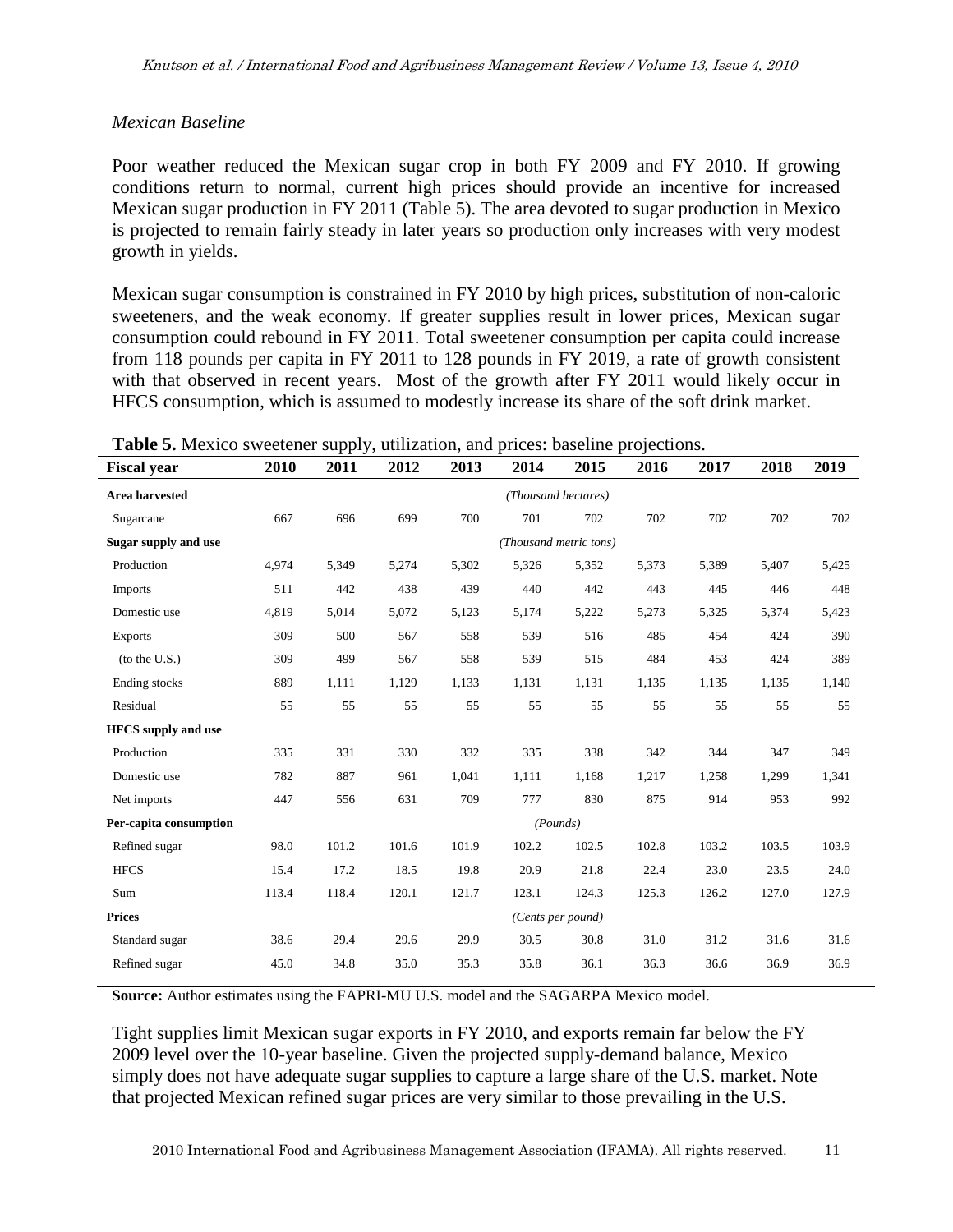market. The more integrated the North American sugar market is, the more closely those prices will tend to follow one another. However, seasonal price variation and a variety of other factors mean that Mexico may be able to export modest amounts of sugar to the United States even when the season-average price of sugar in Mexico is equal to or greater than the U.S. seasonaverage price.

### **Scenario Analysis**

In 2008, Mexico and the United States entered a new free trading era. The effects of this policy appeared to be less severe than many in the U.S. sugar industry had anticipated when the NAFTA provisions were negotiated. In the baseline just discussed, the liberalization of U.S.- Mexican sugar trade does not appear to have dramatic effects over the next decade. While sugar prices in the two countries come in closer alignment to one another, exports of Mexican sugar to the United States remain limited. In spite of common concerns that the NAFTA liberalization would make the U.S. sugar price support program unworkable, baseline sugar prices remain above the levels that would require the government to take actions to support prices (approximately 20 cents per pound for raw cane sugar).<sup>6</sup>

Of course, actual market outcomes will differ from these baseline projections. At least two plausible scenarios could result in significantly more Mexican sugar exports to the United States. These would have important implications for both countries. The scenarios selected relate to: (1) the impacts of increased substitution of HFCS for sugar in the production of Mexican soft drinks and (2) the impacts of increased Mexican sugar imports.

### *Increased Mexican Use of HFCS*

-

The "more HFCS in Mexico" scenario increases Mexican HFCS consumption by 8.5 pounds per capita by FY 2019. This is sufficient to allow HFCS to dominate the soft drink market and would free up Mexican sugar supplies for export to the United States. It assumes that Mexican consumers would accept soft drinks sweetened with HFCS.

 Table 6 summarizes the major economic impacts of this scenario in terms of the percentage changes from the baseline. As soft drink manufacturers expand their use of HFCS, sugar use in Mexico falls relative to the baseline. This results in lower prices for sugar in the Mexican market; by FY 2019, Mexican prices for standard sugar fall by 19% relative to the baseline. This results in a modest reduction in Mexican sugar production, but it also makes Mexican sugar more competitive in the U.S. market. The result is a 178% increase in Mexican sugar exports to the United States.

Increased imports of Mexican sugar result in lower prices in the U.S. sugar market. These lower prices result in a modest reduction in U.S. sugar production. Meanwhile, HFCS prices actually increase, as the effect of increased HFCS exports to Mexico outweighs the effect of lower sugar prices in the domestic market. The combination of higher HFCS prices and lower sugar prices encourages some U.S. HFCS users to switch to sugar.

<sup>&</sup>lt;sup>6</sup> The "loan rate" for raw cane sugar is currently 18.25 cents per pound, but seasonal price variability and other factors mean that the price support program generally begins to have an effect when raw sugar prices fall below about 20 cents per pound. Note that baseline raw cane sugar prices never dip below 25 cents per pound.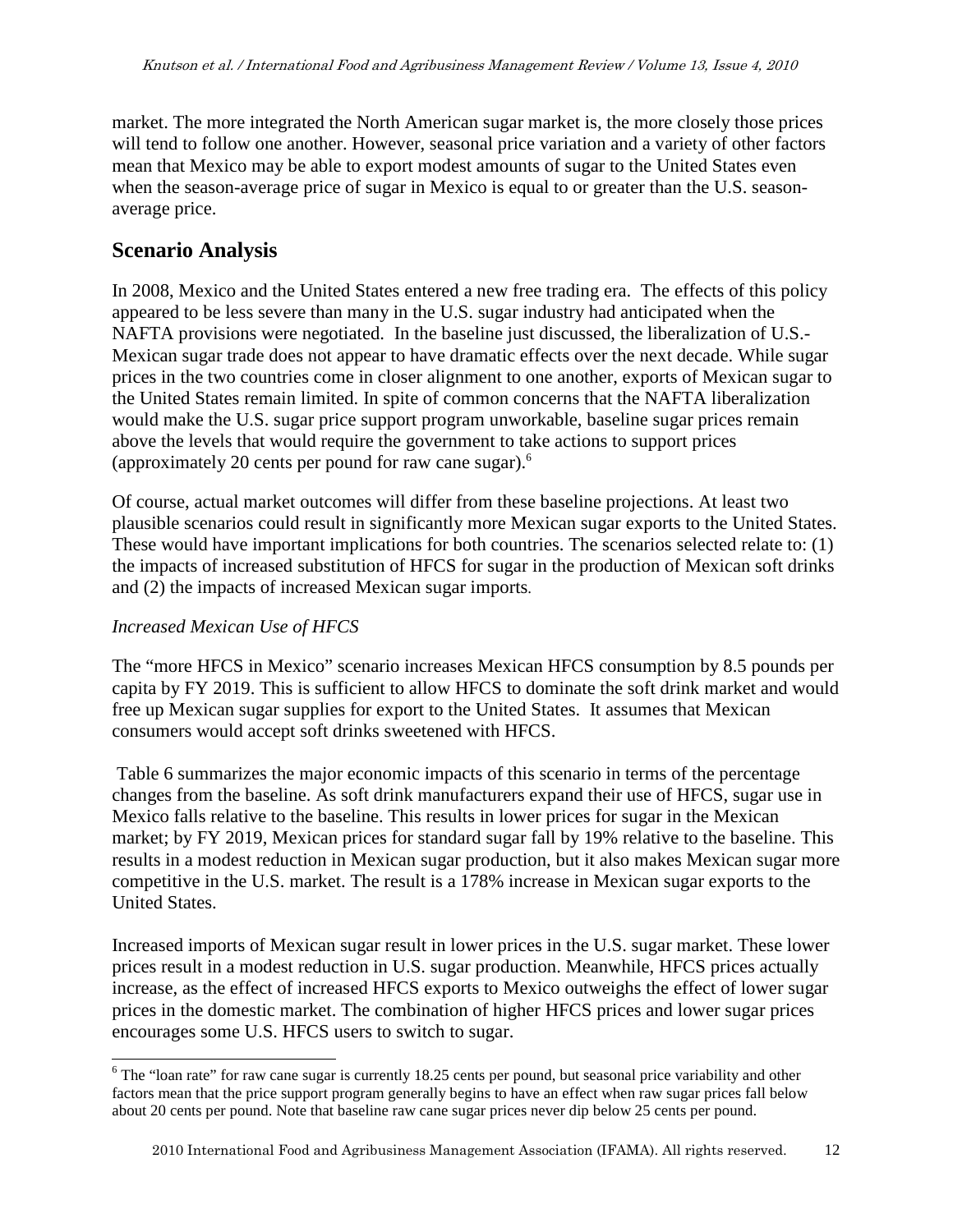While this scenario does result in lower U.S. sugar prices, it does not result in prices low enough to trigger government price support activity. The effects on the U.S. market are less than some might expect. One reason is that an extra pound of HFCS used by the Mexican soft drink industry does not translate into a pound of additional exports of sugar to the United States. In FY 2019, for example, Mexican HFCS consumption exceeds baseline levels by 1.03 million metric tons, but Mexican sugar exports exceed baseline levels by just 0.69 million metric tons. The reduction in Mexican sugar prices results in some reduction in Mexican sugar production and encourages a slight increase in sugar consumption outside the soft drink industry.

Poor weather reduced the Mexican sugar crop in both FY 2009 and FY 2010. If growing conditions return to normal, current high prices should provide an incentive for increased Mexican sugar production in FY 2011 (Table 5). The area devoted to sugar production in Mexico is projected to remain fairly steady in later years so production only increases with very modest growth in yields.

Mexican sugar consumption is constrained in FY 2010 by high prices, substitution of non-caloric sweeteners, and the weak economy. If greater supplies result in lower prices, Mexican sugar consumption could rebound in FY 2011. Total sweetener consumption per capita increases from 118 pounds per capita in FY 2011 to 128 pounds in FY 2019, a rate of growth consistent with that observed in recent years. Most of the growth after FY 2011 occurs in HFCS consumption, which is assumed to modestly increase its share of the soft drink market.

|                    |                  | <b>United States</b>           |                     |                      |                  | <b>Mexico</b>                  |                     |  |
|--------------------|------------------|--------------------------------|---------------------|----------------------|------------------|--------------------------------|---------------------|--|
| <b>Fiscal year</b> | Sugar<br>imports | Raw sugar<br>price             | Sugar<br>production | <b>HFCS</b><br>price | Sugar<br>exports | <b>Standard</b><br>sugar price | Sugar<br>production |  |
|                    |                  | (percent change from baseline) |                     |                      |                  |                                |                     |  |
| 2011               | 3.8              | $-1.2$                         | $-0.3$              | 1.4                  | 14.4             | $-3.3$                         | 0.0                 |  |
| 2012               | 7.7              | $-1.1$                         | $-0.7$              | 1.4                  | 25.7             | $-5.7$                         | $-0.4$              |  |
| 2013               | 11.2             | $-1.5$                         | $-0.9$              | 2.2                  | 39.1             | $-8.1$                         | $-0.8$              |  |
| 2014               | 15.2             | $-2.0$                         | $-1.2$              | 2.8                  | 54.1             | $-10.3$                        | $-1.3$              |  |
| 2015               | 19.3             | $-2.4$                         | $-1.5$              | 3.5                  | 71.0             | $-12.4$                        | $-1.7$              |  |
| 2016               | 23.6             | $-2.8$                         | $-1.8$              | 4.1                  | 91.2             | $-14.5$                        | $-2.1$              |  |
| 2017               | 28.3             | $-3.2$                         | $-2.1$              | 4.8                  | 114.9            | $-16.4$                        | $-2.6$              |  |
| 2018               | 33.1             | $-3.5$                         | $-2.4$              | 5.6                  | 141.5            | $-18.4$                        | $-3.0$              |  |
| 2019               | 38.8             | $-4.0$                         | $-2.7$              | 6.2                  | 177.5            | $-19.3$                        | $-3.4$              |  |

**Table 6.** Economic Impacts of Mexican substitution of HFCS for sugar in caloric sweetened soft drinks.

**Source:** Author estimated changes relative to the baseline.

#### *Increased Mexican Imports of Sugar*

The "more Mexican sugar imports" scenario adjusts the Mexican TRQ to allow 1.5 million tons of additional sugar to be imported at the world price by FY 2018. Because the world price is typically far below the sugar price in Mexico, imports would be expected to increase by the full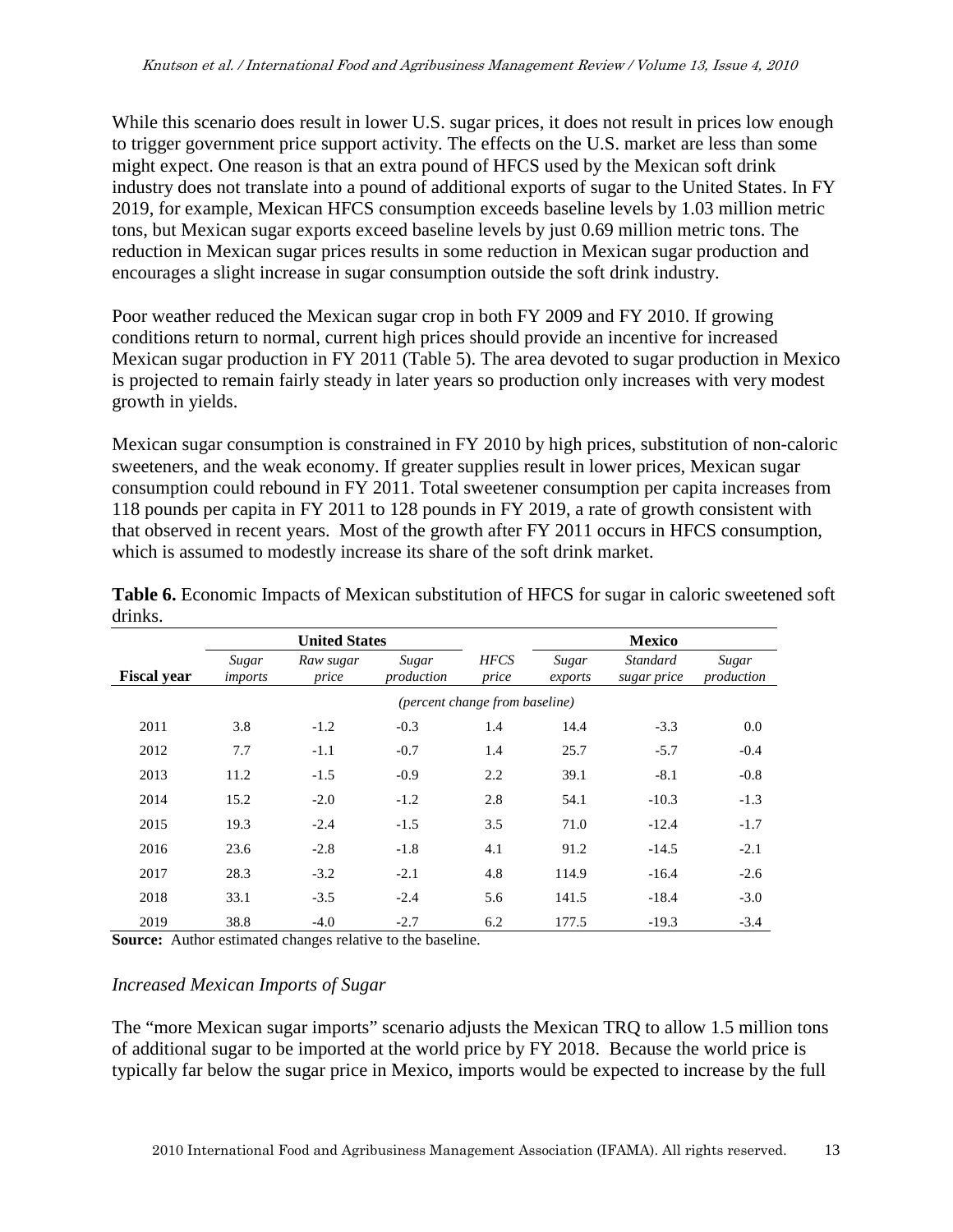amount of any increase in the TRQ. The assumed increase in imports would add more than 20% to the Mexican sugar supply.

Table 7 summarizes the major economic impacts of the scenario. The increase in supplies on the Mexican market would significantly reduce Mexican sugar prices. Lower prices, in turn, would result in a reduction in Mexican sugar production and an increase in Mexican sugar consumption, partially at the expense of reduced consumption of HFCS. Lower Mexican sugar prices also make Mexican sugar more competitive in the U.S. market, and Mexican sugar exports in FY 2019 exceed baseline levels by 270%. The resulting increase in U.S. sugar imports results in lower U.S. sugar prices, reduced U.S. sugar production, increased domestic consumption of sugar, and reduced domestic consumption and prices for HFCS.

The interesting story here again is that the increase in exports to the United States is noticeably less than the increase in third-country imports by Mexico. In FY 2019, Mexican sugar imports would increase by 1.50 million metric tons, but sugar exports would increase by 1.05 million metric tons because of the reduction in production and the increase in domestic use that result from lower prices. Therefore, increased sugar imports by Mexico impact Mexican sugar producers more adversely than they affect U.S. sugar producers.

|                    |                                | <b>United States</b> |                     |                      |                  | <b>Mexico</b>                  |                     |  |
|--------------------|--------------------------------|----------------------|---------------------|----------------------|------------------|--------------------------------|---------------------|--|
| <b>Fiscal year</b> | Sugar<br>imports               | Raw sugar<br>price   | Sugar<br>production | <b>HFCS</b><br>price | Sugar<br>exports | <b>Standard</b><br>sugar price | Sugar<br>production |  |
|                    | (percent change from baseline) |                      |                     |                      |                  |                                |                     |  |
| 2011               | 7.4                            | $-2.7$               | $-0.7$              | $-0.5$               | 27.7             | $-8.0$                         | $-0.1$              |  |
| 2012               | 14.4                           | $-3.7$               | $-1.9$              | $-1.5$               | 49.2             | $-13.0$                        | $-1.0$              |  |
| 2013               | 21.4                           | $-4.8$               | $-2.8$              | $-1.6$               | 74.3             | $-17.8$                        | $-1.9$              |  |
| 2014               | 28.6                           | $-6.0$               | $-3.6$              | $-2.0$               | 102.0            | $-22.0$                        | $-2.8$              |  |
| 2015               | 36.0                           | $-7.0$               | $-4.5$              | $-2.3$               | 132.8            | $-26.2$                        | $-3.7$              |  |
| 2016               | 44.3                           | $-8.2$               | $-5.4$              | $-2.6$               | 171.1            | $-29.4$                        | $-4.6$              |  |
| 2017               | 53.6                           | $-9.2$               | $-6.6$              | $-3.0$               | 217.9            | $-31.0$                        | $-5.3$              |  |
| 2018               | 58.6                           | $-9.2$               | $-7.2$              | $-2.8$               | 250.6            | $-31.2$                        | $-5.8$              |  |
| 2019               | 58.9                           | $-8.5$               | $-7.0$              | $-2.5$               | 269.5            | $-31.1$                        | $-6.0$              |  |

**Table 7.** Economic impacts of 1.5 million tons of additional Mexican sugar imports from the world market.

**Source.** Author estimated changes relative to the baseline.

### **Conclusions and Implications**

There were many dire predictions by U.S. sugar producer interests that opening the U.S. market for sugar under NAFTA would ruin the U.S. sugar industry. This did not happen, and the results of this study indicate that it is unlikely to happen in the near future under reasonable assumptions. Clearly, NAFTA's effects on the U.S. sugar industry have been less than anticipated for several reasons related to the Mexican market. At least so far, Mexico has not demonstrated an ability to significantly increase domestic production at the level of prices that prevail in U.S. markets. Soft drink manufacturers have not made a wholesale replacement of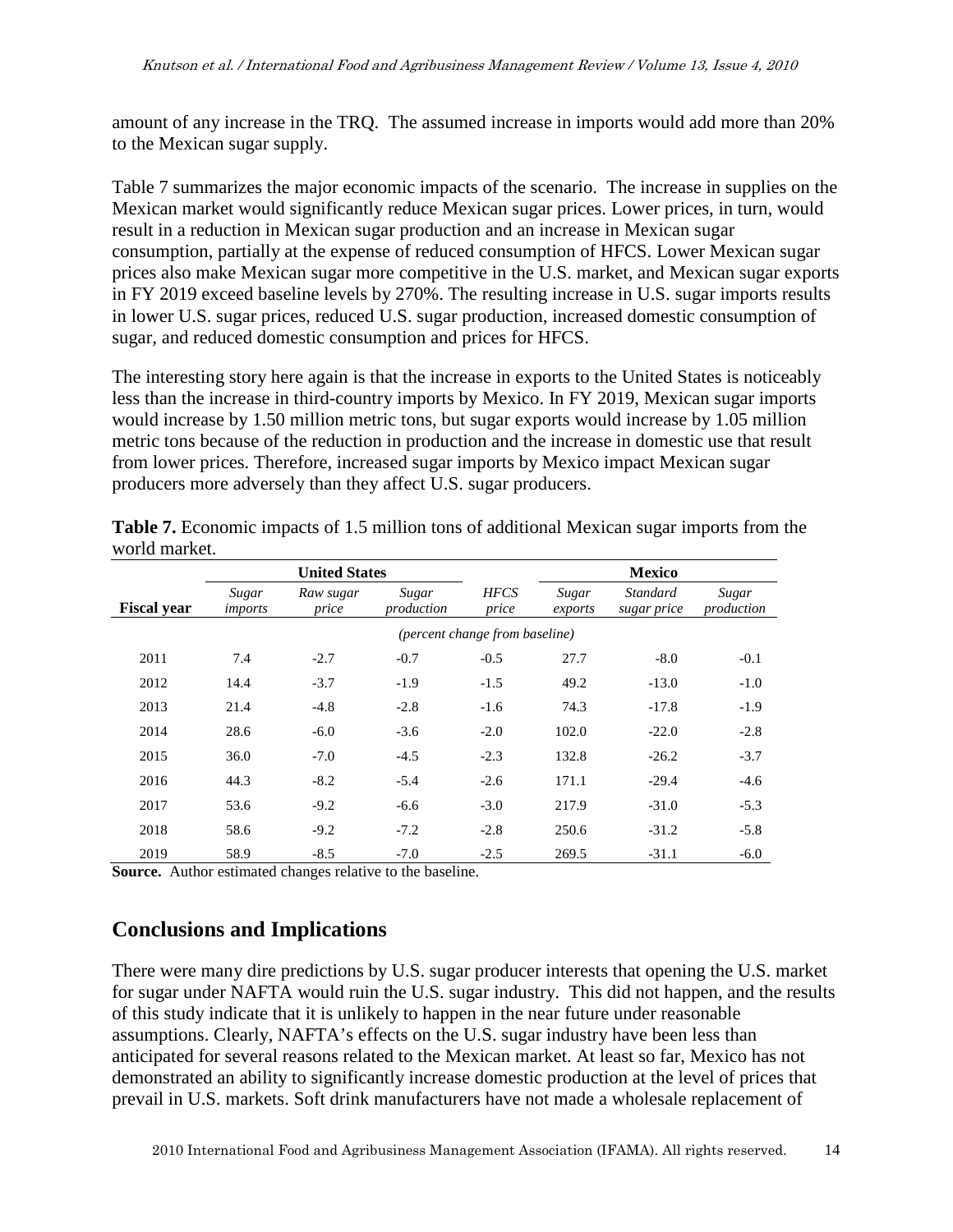sugar with HFCS, and Mexico has not greatly increased sugar imports to arbitrage low world sugar prices and high prices in the U.S. market.

NAFTA's effects on the U.S. sugar market have also been less than anticipated because of unexpected developments in U.S. and Mexican markets. From a U.S. perspective, increased biofuel production, rising production expenses, and a range of other factors have resulted in less domestic sugar production than many expected. Further, domestic sugar consumption has held fairly steady as HFCS has absorbed most of the reduction in domestic sweetener consumption. From a Mexican perspective, there appear to be greater limitations on Mexico's sugar production capacity than might have been anticipated. Under current market conditions, there are less incentives for Mexican sugar users to substitute sugar for HFCS than has been the case for U.S. agribusiness firms. Rising HFCS prices meant there was less incentive for users to switch from sugar to HFCS in 2008 and 2009. The current high price of sugar in North American and world markets is not expected to persist, and it is likely that high corn prices will help keep HFCS prices above historical norms. In reaction to the current situation, Mexico could increase sugar imports. However, this would depress prices in the Mexican market, with important negative implications for the Mexican sugar industry, even if it did result in increased sugar exports to the United States.

An important question for the future is just how integrated the North American sugar market will prove to be. While U.S. and Mexican sugar prices have been correlated in recent years, by no means have they moved in lockstep. The modeling work reported here assumes the U.S. and Mexican markets continue to be imperfectly integrated. If they become more closely linked, trade will be even more sensitive to relative prices in the two markets, and a North American market will be supplied by the low-cost producers. In contrast, government policies and the actions of large players in the market could keep the ties between the two markets relatively weak.

NAFTA presents a new economic and trading environment for managers of firms that produce and utilize sugar. The results of this analysis indicate that in this environment, agribusiness managers will need to closely monitor conditions affecting production, consumption, imports, and exports to prevent adverse impacts on their operations in both Mexico and the United States. The fact that both producer and agribusiness experts in the sweetener sector may differ over the outlook for the future, sends a clear signal that there is good reason to closely follow developments in sweetener markets and be flexible. These results clearly suggest that we may be in a new economic environment with strategic implications that should not be taken lightly. It is also important to note that the conditions that lead to this conclusion and to its implications also apply to the broader scope of agricultural commodities. As in the past, these conditions will be affected by both political and economic variables. However, with freer trade, economic forces can play a greater role in influencing margins and returns. The usefulness of this research to agribusiness lies in providing greater insight into the economic and competitive forces influencing sweetener production, utilization, and more generally to the changing conditions in agricultural commodity markets.